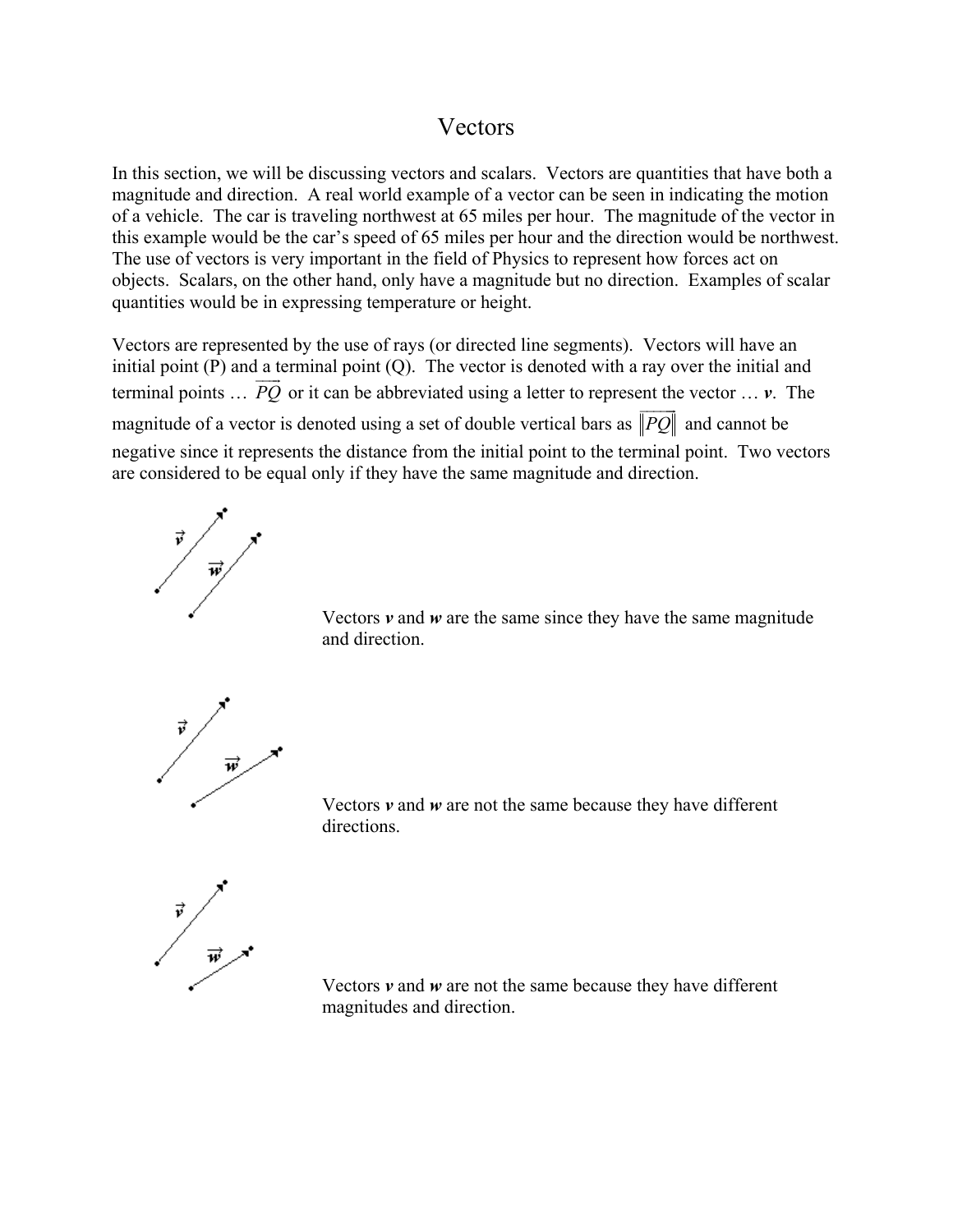Two vectors can be compared to determine if they are the same by calculating their magnitude with the distance formula and their direction with the slope formula.

**Example 1:** Determine if the two vectors are equal.



Solution:

Find the magnitude of the vectors

$$
||u|| = \sqrt{(x_2 - x_1)^2 + (y_2 - y_1)^2}
$$
  
\n
$$
||u|| = \sqrt{(0 - (-2))^2 + (-3 - (-8))^2}
$$
  
\n
$$
||v|| = \sqrt{(x_2 - x_1)^2 + (y_2 - y_1)^2}
$$
  
\n
$$
||v|| = \sqrt{(x_2 - x_1)^2 + (y_2 - y_1)^2}
$$
  
\n
$$
||v|| = \sqrt{(2 - 0)^2 + (6 - 1)^2}
$$
  
\n
$$
||v|| = \sqrt{4 + 25}
$$
  
\n
$$
||v|| = \sqrt{4 + 25}
$$
  
\n
$$
||v|| = \sqrt{29}
$$

Find the slopes of the vectors

$$
m_{u} = \frac{y_{2} - y_{1}}{x_{2} - x_{1}}
$$
  
\n
$$
m_{u} = \frac{-3 - (-8)}{0 - (-2)}
$$
  
\n
$$
m_{u} = \frac{5}{2}
$$
  
\n
$$
m_{v} = \frac{6 - 1}{2 - 0}
$$
  
\n
$$
m_{v} = \frac{5}{2}
$$
  
\n
$$
m_{v} = \frac{5}{2}
$$

 The distances and slopes are the same so the two vectors would have the same magnitude and direction making them equal.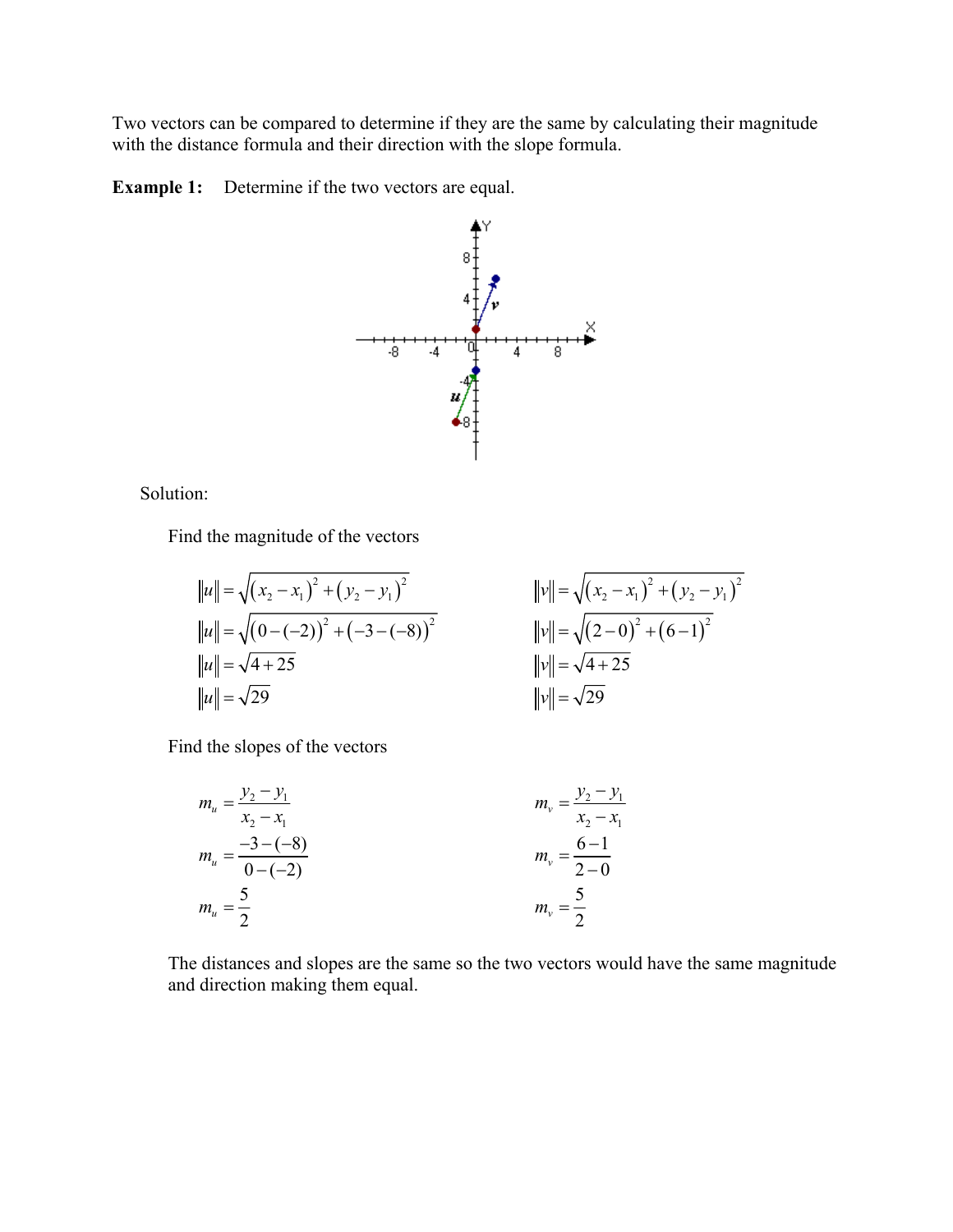The magnitude and direction of a vector can be altered by multiplying it by a scalar quantity, *k*. The value of *k* will determine if the vector's direction changes in addition to its magnitude.

Scalar multiplication

If *k* is a real number and *v* is a vector, then *k v* is a scalar multiple of the vector *v*.

- If  $k > 0$  then the resulting vector has the same direction but different magnitude
- If  $k < 0$  then the resulting vector has the opposite direction and different magnitude

The magnitude of  $k\mathbf{v} = |k| \times ||\mathbf{v}||$ 

Since vectors can move in any direction they will have both a vertical and horizontal component, which can be seen if we plot a vector on the rectangular coordinate system.



In order to write a vector into its horizontal and vertical components we need a vector to represent these two directions. This is where the concept of the unit vectors *i* and *j* come into play. The unit vector *i* has a magnitude of 1 and its direction is along the positive x-axis of the rectangular coordinate system. The unit vector *j* has a magnitude of 1 and its direction is along the positive y-axis of the rectangular coordinate system.

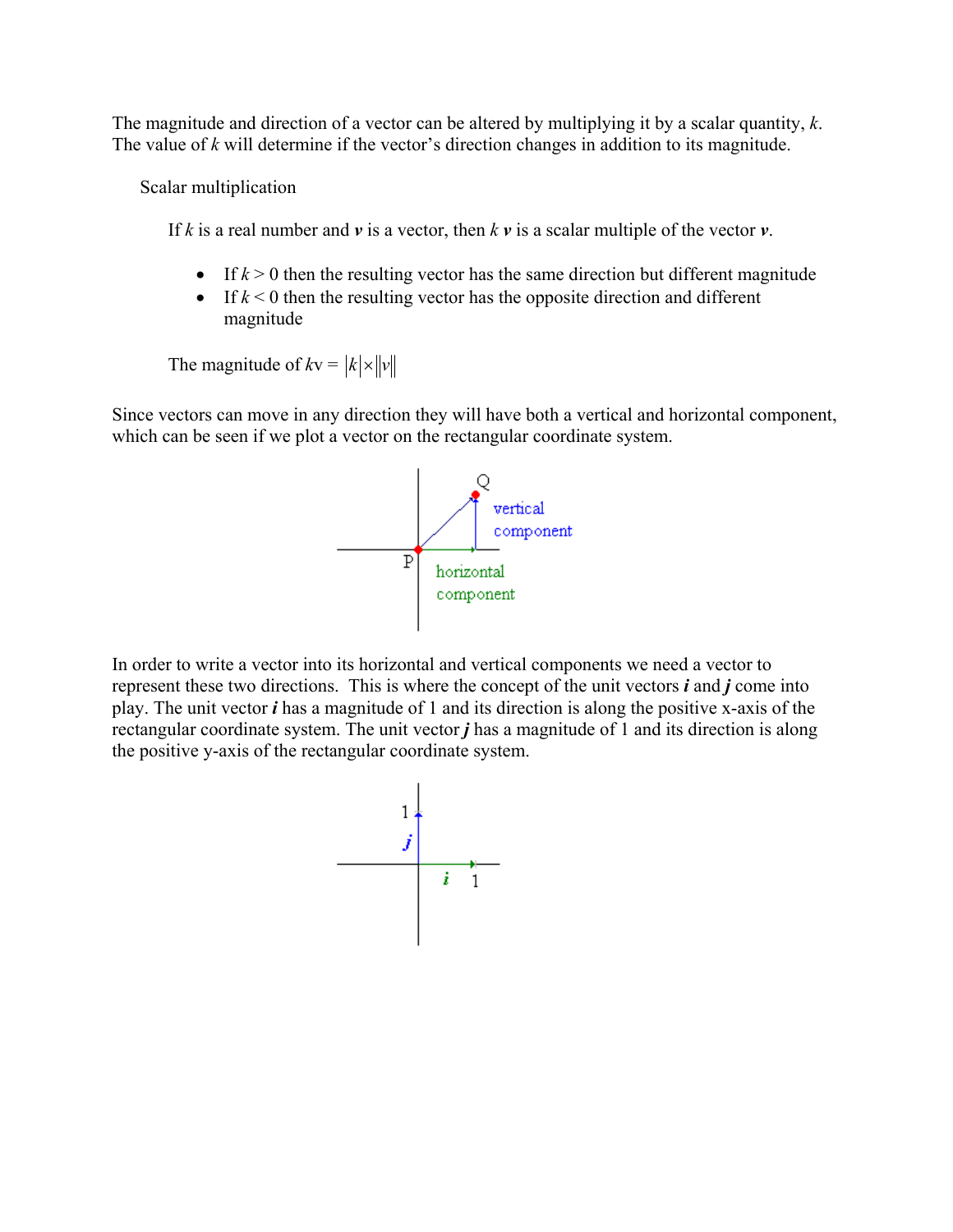Scalar multiplication is then used to separate a vector into a sum of the two unit vectors.



For a vector from  $(0, 0)$  to  $(a, b)$ :

- a is the horizontal scalar component of the vector
- b is the vertical scalar component of the vector
- $\bullet$  ai + bj is its representation in terms of the component vectors
- $\sqrt{a^2 + b^2}$  is the vector's magnitude

Not all of the vectors will have its initial point starting at the origin. Therefore, a more general representation is needed. Using a similar vector as the one above but shifted away from the origin we can see how the vector can still be written in terms of the two units vectors *i* and *j*.

$$
v = ai + bj
$$
  
\n
$$
v = ai + bj
$$
  
\n
$$
P_1(x_1, y_1)
$$
  
\n
$$
v = (x_2 - x_1)
$$
  
\n
$$
v = (x_2 - x_1)i + (y_2 - y_1)j
$$
  
\n
$$
w = \sqrt{(x_2 - x_1)^2 + (y_2 - y_1)^2}
$$
  
\n
$$
w = \sqrt{(x_2 - x_1)^2 + (y_2 - y_1)^2}
$$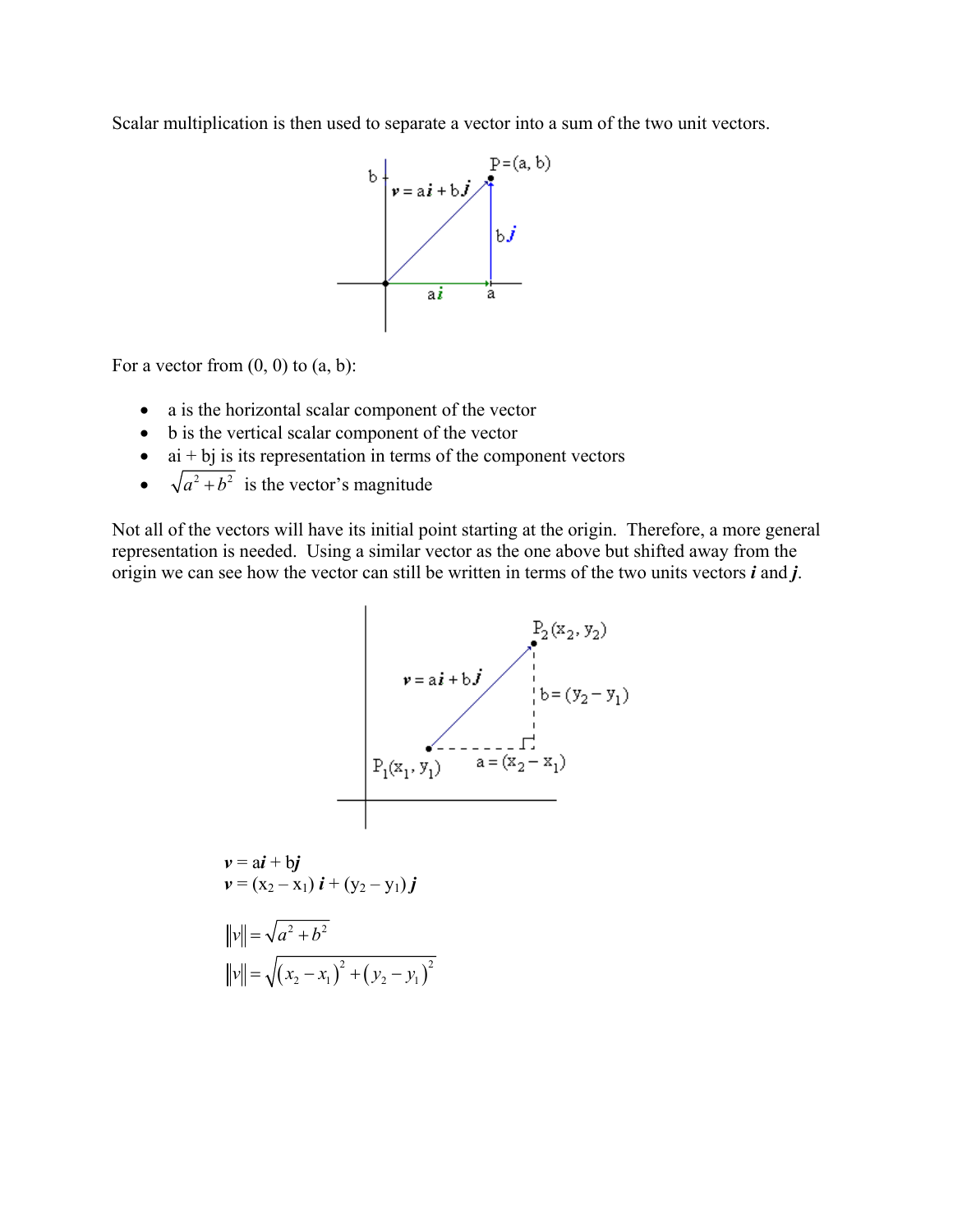**Example 2:** Write the vector *v*, with its initial point at the origin  $(0, 0)$  and terminal point at (-2, 3), in terms of *i* and *j*. Also, find its magnitude.

Solution:

Determine the values of a and b

 Since the initial point of the vector is at the origin the coordinates of the terminal point would represent the values of a and b.

$$
(-2, 3) = (a, b)
$$
  
a = -2 and b = 3

Write the vector in terms of *i* and *j*

$$
v = ai + bj
$$
  

$$
v = -2i + 3j
$$

Find the magnitude of the vector

$$
||v|| = \sqrt{a^2 + b^2}
$$
  
\n
$$
||v|| = \sqrt{(-2)^2 + (3)^2}
$$
  
\n
$$
||v|| = \sqrt{4 + 9}
$$
  
\n
$$
||v|| = \sqrt{13}
$$

**Example 3:** Write the vector  $v$ , with its initial point at  $(-3, 4)$  and terminal point at (6, -1), in terms of *i* and *j*. Also, find its magnitude.

Solution:

Let the initial point be  $P_1$  and the terminal point  $P_2$ 

$$
P_1 = (x_1, y_1) = (-3, 4)
$$
  
P\_2 = (x\_2, y\_2) = (6, -1)

Substitute the coordinates into the formula for the vector in terms of *i* and *j*.

$$
\mathbf{v} = (x_2 - x_1)\,\mathbf{i} + (y_2 - y_1)\,\mathbf{j}
$$
\n
$$
\mathbf{v} = (6 - (-3))\,\mathbf{i} + (-1 - 4)\,\mathbf{j}
$$
\n
$$
\mathbf{v} = 9\mathbf{i} - 5\,\mathbf{j}
$$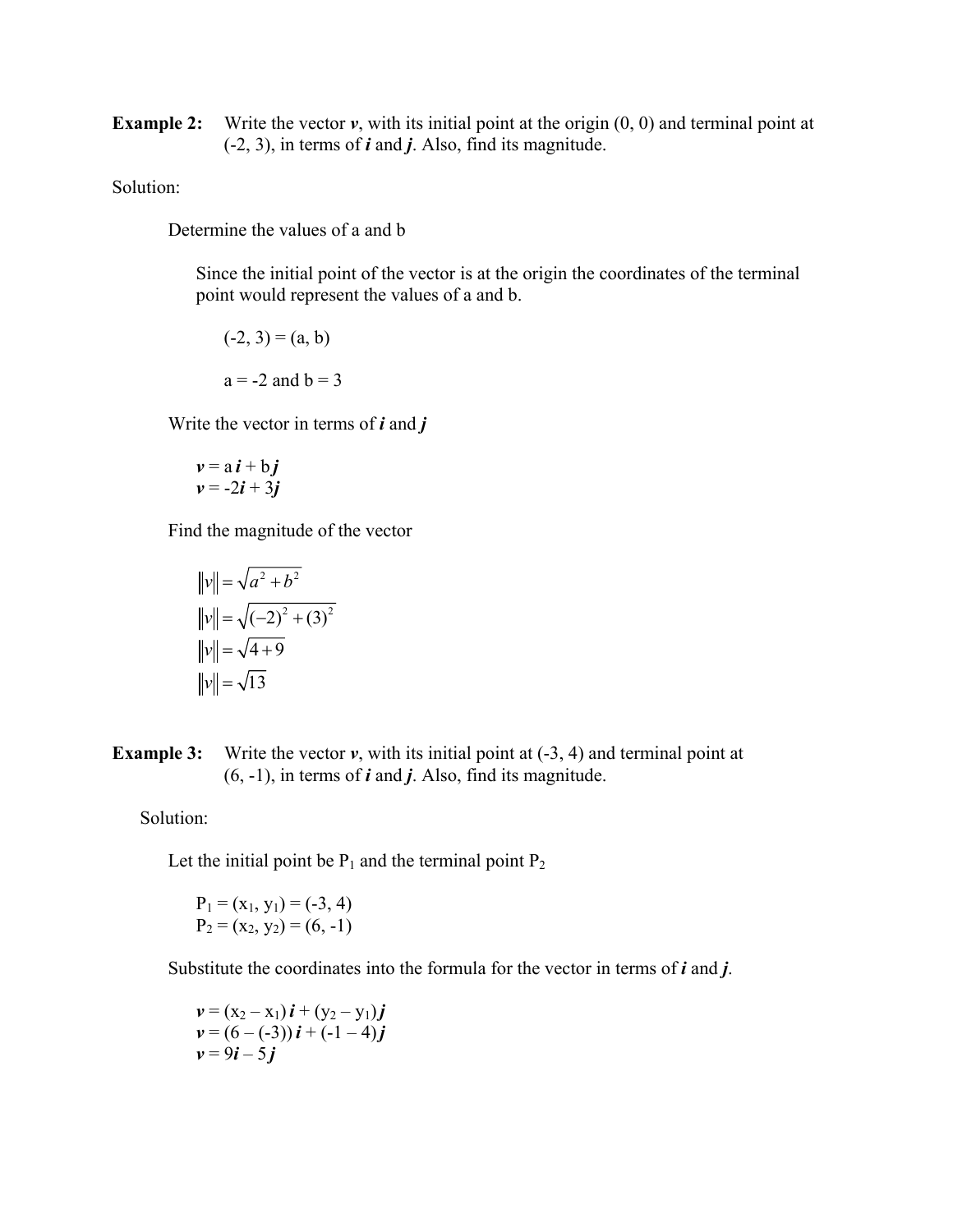## **Example 3 (Continued):**

Find the magnitude of the vector

$$
||v|| = \sqrt{(x_2 - x_1)^2 + (y_2 - y_1)^2}
$$
  
\n
$$
||v|| = \sqrt{(9)^2 + (-5)^2}
$$
  
\n
$$
||v|| = \sqrt{81 + 25}
$$
  
\n
$$
||v|| = \sqrt{106}
$$

Writing vectors in terms of the unit vectors *i* and *j*. makes it easy to perform operations on the vectors. The operations that will we look at are vector addition, vector subtraction, and scalar multiplication.

Vector Addition

If  $v = a_1 i + b_1 j$  and  $w = a_2 i + b_2 j$  then the sum of the two vectors would be found by adding the corresponding scalar components of the two vectors.

$$
v + w = (a_1 + a_2) i + (b_1 + b_2) j
$$

Vector Subtraction

If  $v = a_1 i + b_1 j$  and  $w = a_2 i + b_2 j$  then the difference of the two vectors would be found by subtracting the corresponding scalar components of the two vectors.

$$
v - w = (a_1 - a_2) i + (b_1 - b_2) j
$$

Scalar Multiplication

If  $v = a i + b j$  and k is a real number, then the product of the vector and k would be found by distributing k to each of the scalar components of the vector.

$$
k \mathbf{v} = (ka) \mathbf{i} + (kb) \mathbf{j}
$$

Vector Addition Properties

Where *u*, *v*, and *w* are vectors and c and d are scalars:

| $0 = 0i + 0j$               | zero vector               |
|-----------------------------|---------------------------|
| $u + v = v + u$             | commutative property      |
| $(u + v) + w = u + (v + w)$ | associative property      |
| $u + 0 = 0 + u = u$         | additive identity         |
| $u + (-u) = (-u) + u = 0$   | additive inverse property |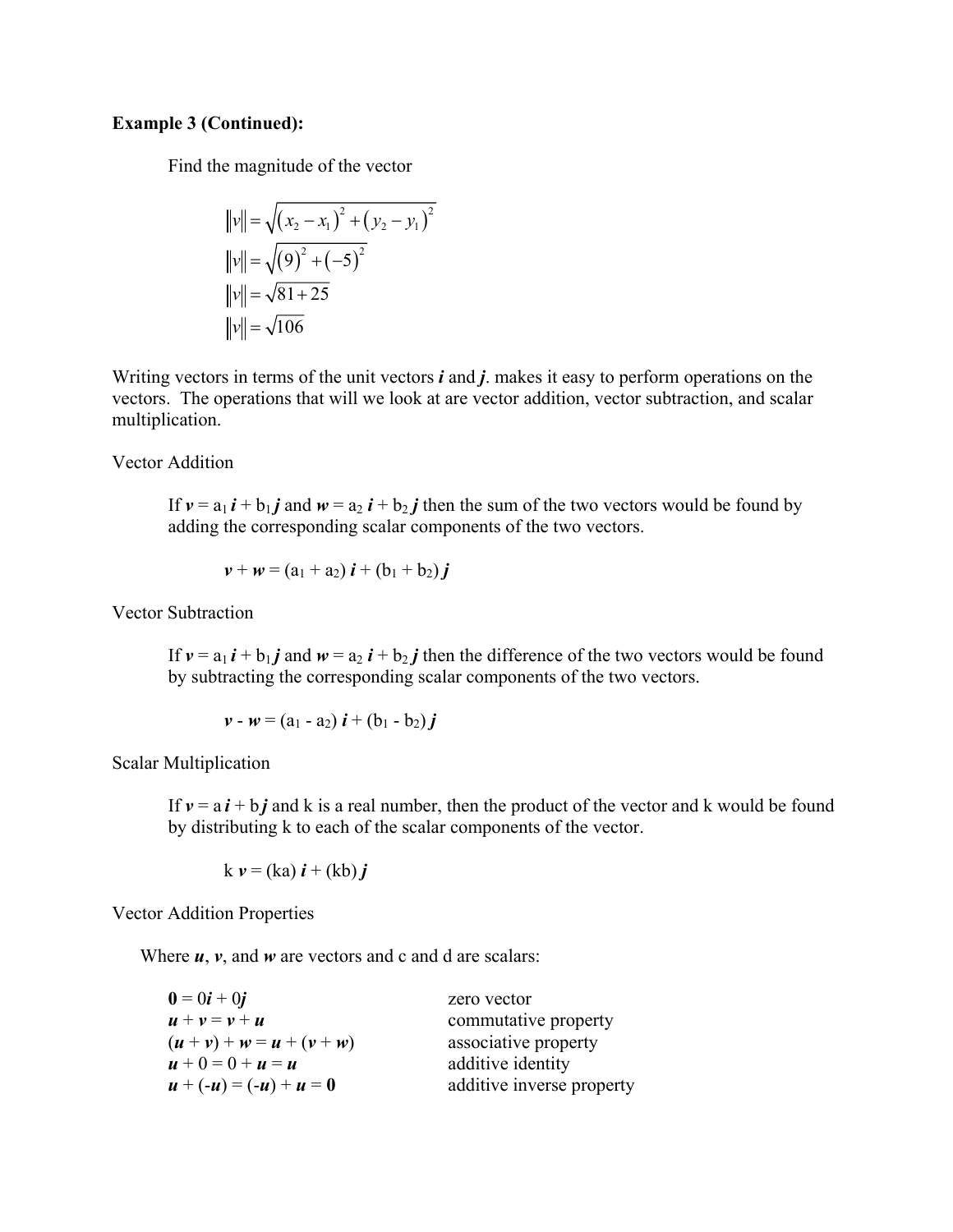Scalar Multiplication Properties

Where *u*, *v*, and *w* are vectors and c and d are scalars:

| $(cd)u = c(du)$         | associative property            |
|-------------------------|---------------------------------|
| $c(u + v) = cu + cv$    | distributive property           |
| $(c + d)u = cu + du$    | distributive property           |
| $1u = u$                | multiplicative identity         |
| $0u=0$                  | multiplicative property of zero |
| $   cu    =  c     u  $ | magnitude property              |

**Example 4:** Find  $5\nu - 2\nu$  if  $\nu = -2i + 5j$  and  $\nu = 3i - 7j$ .

Solution:

Find 5*v*

$$
5v = 5(-2i + 5j)
$$
  
\n
$$
5v = 5(-2i) + 5(5j)
$$
  
\n
$$
5v = -10i + 25j
$$

Find  $-2w$ 

$$
-2w = -2(3i - 7j) \n-2w = -2(3i) - 2(-7j) \n-2w = -6i + 14j
$$

Find  $5v - 2w$ 

 $5v - 2w = (5v) + (-2w)$  $5v - 2w = (-10i + 25j) + (-6i + 14j)$  $5v - 2w = (-10 - 6)i + (25 + 14)j$  $5v - 2w = -16i + 39j$ 

So far the only unit vectors that we have talked about are *i* and *j*. However, it is possible to have a unit vector that is in the same direction as a nonzero vector, *v*. We can obtain the unit vector in terms of *i* and *j* by dividing the vector  $v$  by its magnitude  $||v||$ .

If v is a nonzero vector then the vector

$$
\frac{v}{\|v\|} = \frac{ai + bj}{\|v\|} = \frac{a}{\|v\|}i + \frac{b}{\|v\|}j
$$

is the unit vector that has the same direction as v.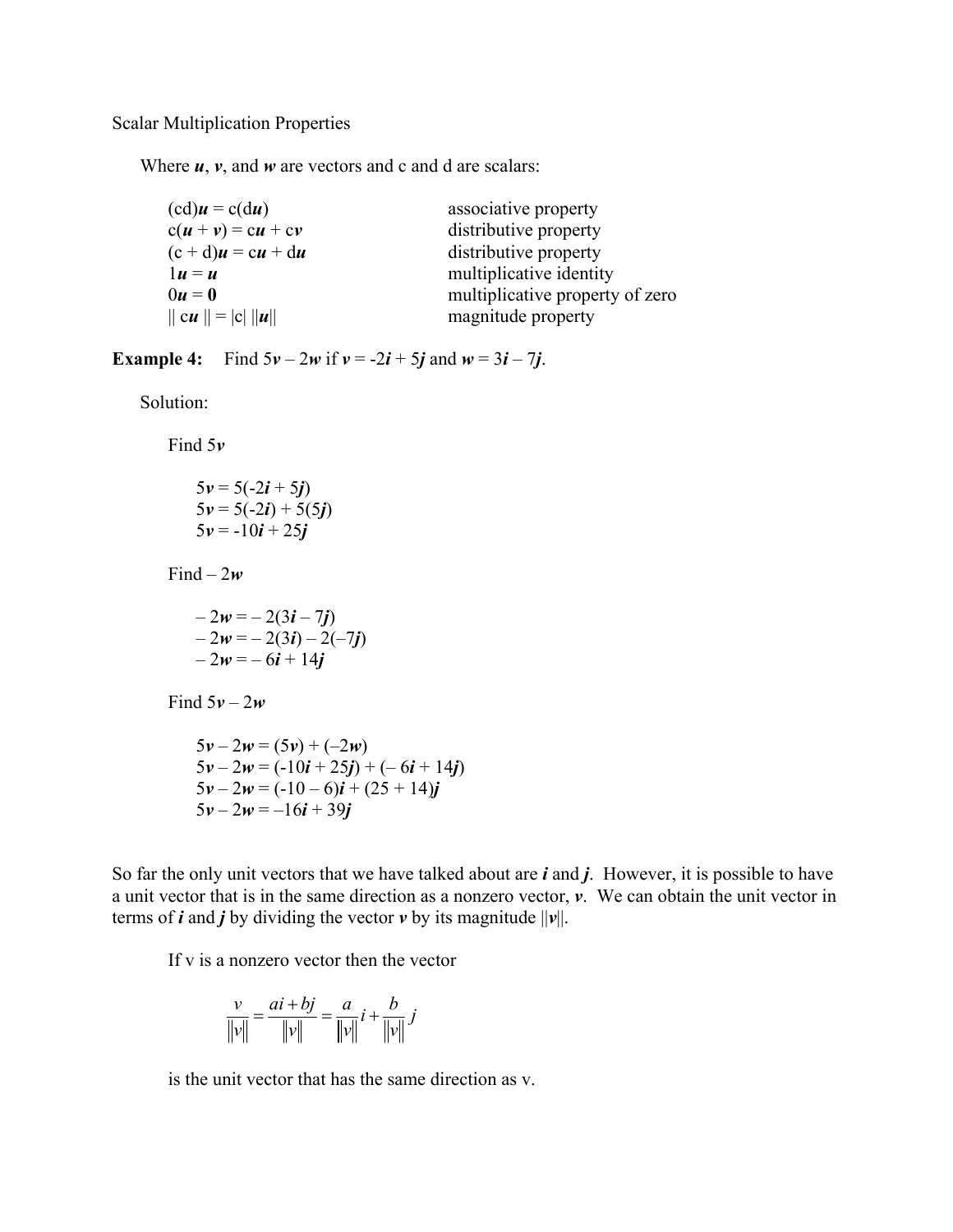**Example 5:** Find the unit vector that has the same direction as  $w = 4i - 5j$ .

Solution:

Find the magnitude

$$
||w|| = \sqrt{a^2 + b^2}
$$
  
\n
$$
||w|| = \sqrt{(4)^2 + (-5)^2}
$$
  
\n
$$
||w|| = \sqrt{16 + 25}
$$
  
\n
$$
||w|| = \sqrt{41}
$$

Divide the vector by its magnitude

$$
\frac{w}{\|w\|} = \frac{a}{\|w\|}i + \frac{b}{\|w\|}j
$$

$$
\frac{w}{\|w\|} = \frac{4}{\sqrt{41}}i - \frac{5}{\sqrt{41}}j
$$

The same relationships that we used to convert rectangular coordinates into polar coordinates can be used to express vectors in terms of its magnitude and direction. The figures below show how this is accomplished.

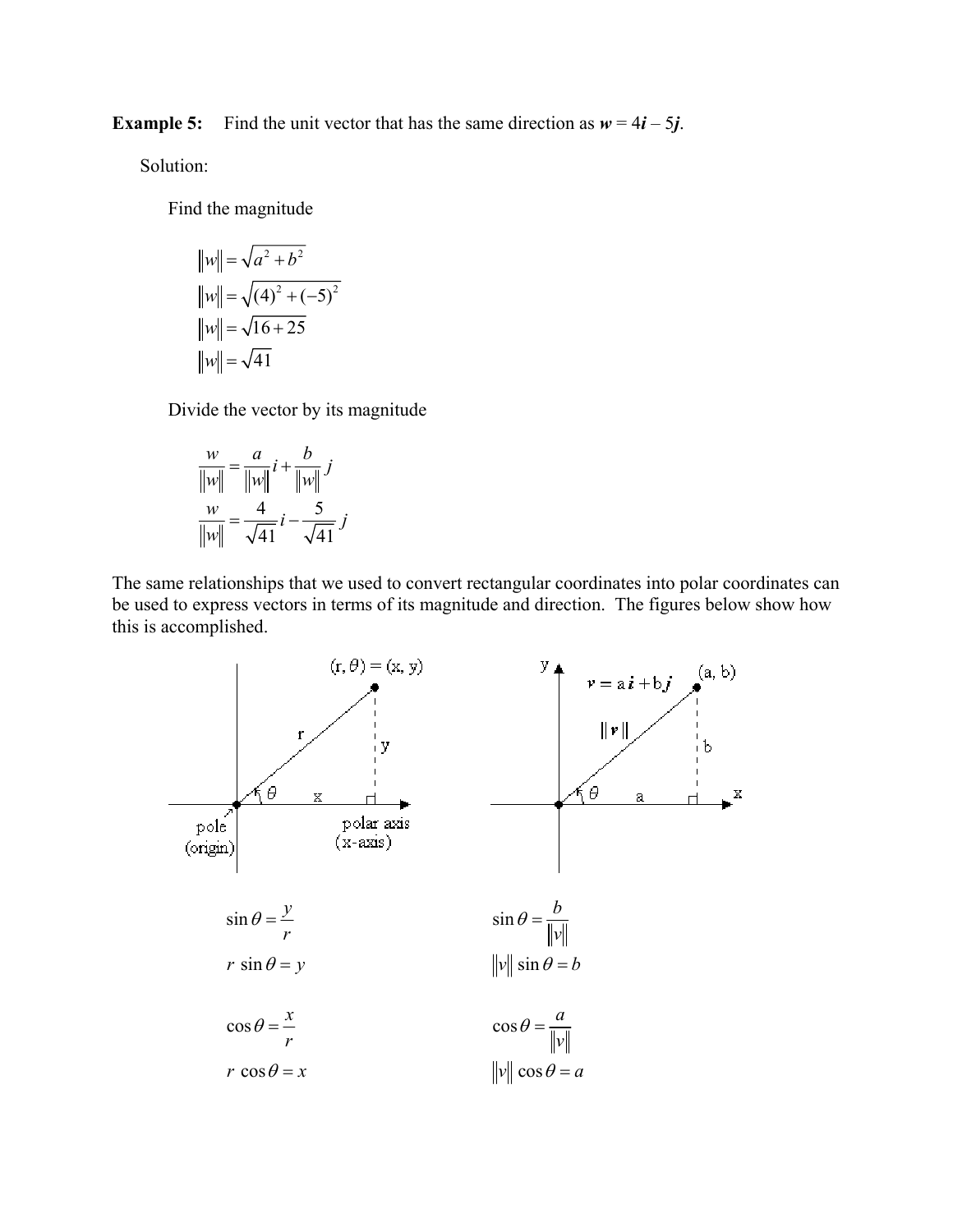We can now replace a and b with their equivalent form in terms of the magnitude and direction.

$$
\nu = a i + b j
$$
  
 
$$
\nu = || \nu || \cos \theta i + || \nu || \sin \theta j
$$

An example of the application of expressing the vector in terms of its magnitude and direction can be seen in the field of Physics. In Physics, forces are represented by vectors. Expressing these forces in terms of its horizontal and vertical components makes it easier to determine the net effect (resultant force) of multiple forces on an object.

**Example 6:** The magnitude and direction of two forces acting on an object are 110 pounds, N15°E and 180 pounds, N70°E. Find the magnitude (to the nearest pound) and the direction angle (to the nearest tenth of a degree) of the resultant force F.

Solution:

Sketch diagram of problem



Find the direction angles (from the positive x-axis) for the forces  $F_1$  and  $F_2$ 

To find the direction angle for the forces we would subtract their bearing from 90°

F<sub>1</sub>: 
$$
90^{\circ} - 15^{\circ} = 75^{\circ}
$$
  
F<sub>2</sub>:  $90^{\circ} - 70^{\circ} = 20^{\circ}$ 

Express the forces in terms of *i* and *j*

 $\mathbf{F}_1 = \parallel \mathbf{F}_1 \parallel \cos \theta \, \mathbf{i} + \parallel \mathbf{F}_1 \parallel \sin \theta \, \mathbf{j}$  $\mathbf{F}_1 = 110 \cos 75^\circ \mathbf{i} + 110 \sin 75^\circ \mathbf{j}$  $\mathbf{F}_1 \approx 28.47 \,\mathbf{i} + 106.25 \,\mathbf{j}$  $\mathbf{F}_2 = || \mathbf{F}_2 || \cos \theta \mathbf{i} + || \mathbf{F}_2 || \sin \theta \mathbf{j}$  $\mathbf{F}_2 = 180 \cos 20^\circ \mathbf{i} + 180 \sin 20^\circ \mathbf{j}$  $\mathbf{F}_2 \approx 169.14 \mathbf{i} + 61.56 \mathbf{j}$